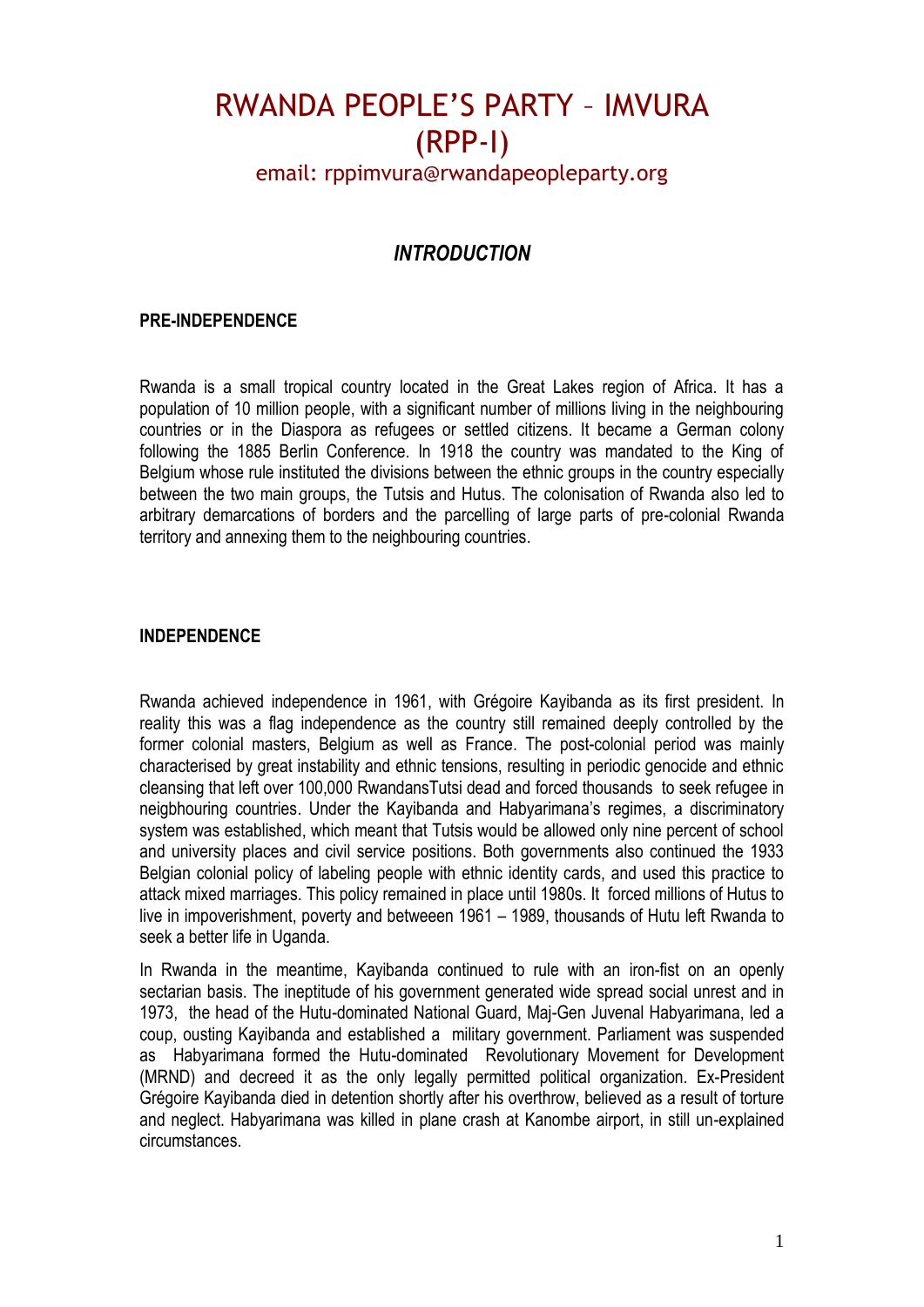## email: rppimvura@rwandapeopleparty.org

#### **POST-COLONIAL RULE**

Both regimes led by Kayibanda and Habyarimana were friendly to the West and provided a base for CIA operations in the successful effort to oust the left-learning Patrice Lumumba of the Congo. The Catholic Church also played a very prominent role in the body-politic of the country and was instrumental in maintaining links bweteen Rwanda and Belgium and Germany. The Roman Catholic Church, the primary educators in the country, subscribed to and reinforced the ethnic differences between Hutu and Tutsi. They developed separate educational systems for each, all throughout the 1940s and 1980s and onwards. The country's two newspapers, both strong supporters of the government, were both staunchly Catholic publications.

#### **CIVIL WAR IN RWANDA**

The Habyarimana regime very quickly established itself as a viciuous and corrupt military dictatorship through-out the 1970s and 1980s while at the same time refugees in neighbouring countries, especially Uganda, were agitating to return home. As a result in July 1987, he banned all refugees from returning to Rwanda. During a state visit to Uganda, Mr Habyarimana told Rwandan refugees to forget their dream of returning home. Instead he advised them to settle in Uganda. This intransigent attitude set the back-drop to the civil war which emerged from around 1986, led by the **Rwanda National Liberation Movement (RNLM).** And on October 1, 1990, the RPF crossed into Rwanda from their bases in Ibanda forest, Uganda. Though the RPA objective seemed to be to put pressure on the Rwandan government into making concessions, their return was seen as an attempt to instal the Tutsi ethnic group back into power. After 3 years of fighting and multiple prior "cease-fires," the government and the RPF signed a "final" cease-fire agreement in July 1994, known as the Arusha Accord and agreed a power-sharing arrangement. This Accord immediately ran into problems when the Habyarimana regime failed to honour it. This escalated the civil war.

#### **GENOCIDE**

On 6<sup>th</sup> April 1994, Habyarimana was killed in plane crash at Kanombe airport, in still unexplained circumstances. It is alleged that this became the trigger for genocide. The **RPP - IMVURA** on the other hand believes that the conditions for genocide in Rwanda were already existing in Rwanda with or without Habyarimana. Orgnaised armed forces ( FAR) and allied militia groups called Interahamwe were set and in place and as soon Habyarimana was killed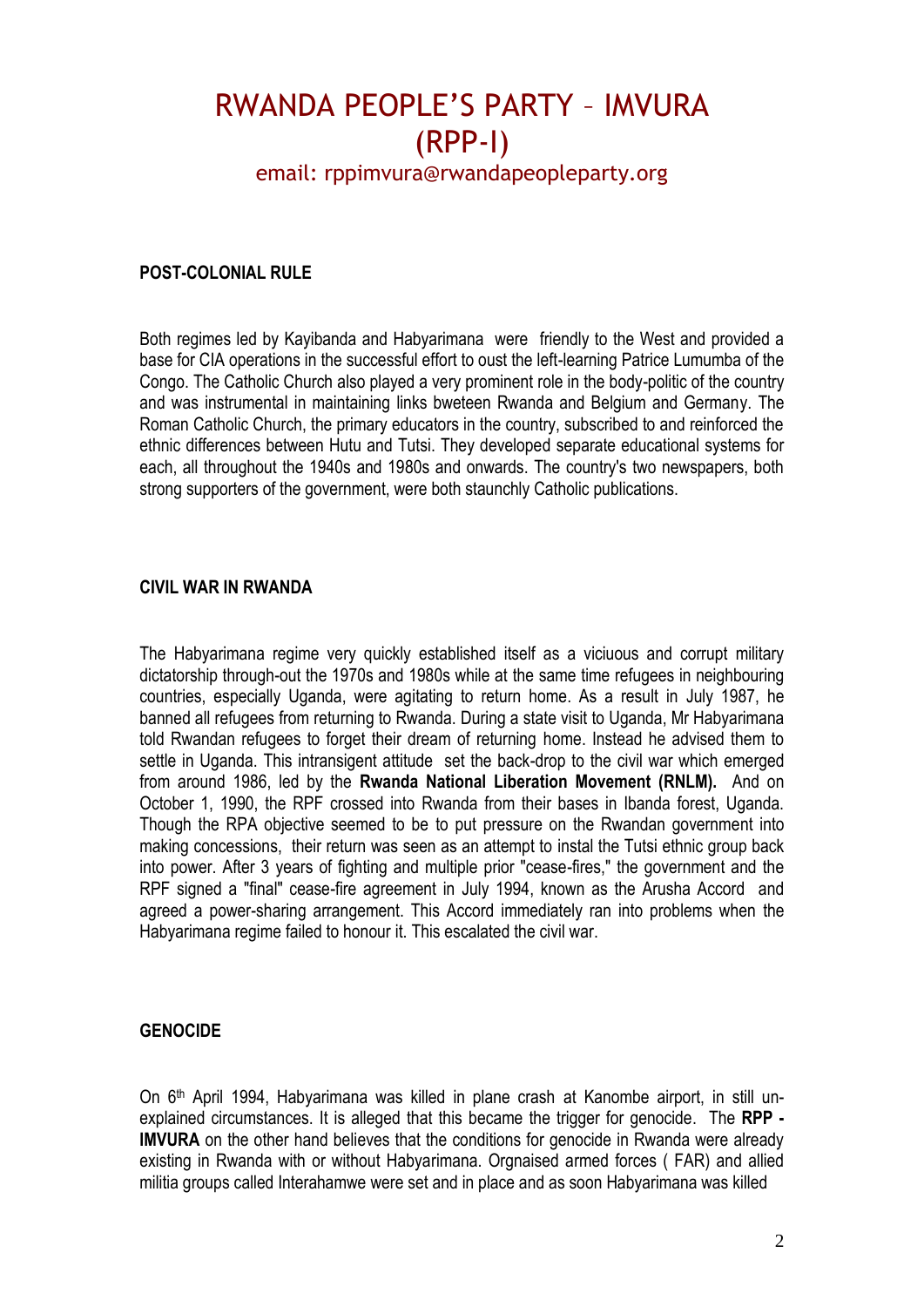## email: rppimvura@rwandapeopleparty.org

they went into action, using Habrarimana's death as the excuse for the violence that then emerged. The extremists began rounding up and killing Tutsis en masse, as well as political moderates irrespective of their ethnic backgrounds. The killing swiftly spread from Kigali to all corners of the country; between April 6 and the beginning of July 1994, a genocide of unprecedented swiftness left between 800,000 and 1,000,000 Tutsis and moderate Hutus dead at the hands of organised FAR and Interahamwe militias.

The death of one million people within a short period of time was a tragedy of major proportions and destroyed what little was left of the Rwandan state. That it was a failed state became evident. It also intensified the war being waged by the RPF as its units pushed deeper and deeper into Rwanda to stop the genocide. In July 1994, the RPF overthrew the Rwanda government and set up an interim government led by Pasteur Bizimungu as President and put an end to the genocide. The RPF leader, Paul Kagame served as vice President in the interim government, but in March 2000, he overthrew the interim government and assumed full powers as President, setting up a virtual military government. He went on to enact a new constitution by which elections were held in 2003, which were won by the RPF as there were no opposing political parties. President Kagame was mandated to serve for a 7 year term up to 2010, a term which expires in a few months time. The country is therefore preparing for Presidential elections which are scheduled for August 2010.

#### **THE RPF TODAY**

It is the contention of the **RPP – IMVURA** that the current **RPF** regime is repeating the same mistakes of the past regimes that caused state failure and so much suffering for Rwandan people and led to the genocide. It has not come up with effective economic and political policies to deal with the urgent tasks that faced Rwanda post-genocide and faces it today. It has also failed to bring about the most needed national reconciliation. Today the gap between the poor and rich is widening on a daily basis. Rwanda is a police state where people live in extreme poverty and fear. The state is run like a family business; there is an irrational discrimination against Tutsi returnees based on their countries of past asylum. There is an unprecedented campaign to discriminate, blackmail, harass and persecute Rwanda Tutsi refugees who lived outside refugee camps in Uganda. Increasingly, the IBUKA (genocide survivors) have no room in Rwanda while the Hutu community in Rwanda are equally marginalised.

Rwanda has over 1.7 million orphans, children born through rape during and after the genocide, and street children displaced by the 1994 genocide. These children have no future, no hopes, no dreams and no aspirations. Rwandan orphan children and other vulnerable people are segregated from the rest of Rwandan community. Many are arrested and taken to prison and /or to the infamous **IWAWA ISLAND Concentration Camp** and others transported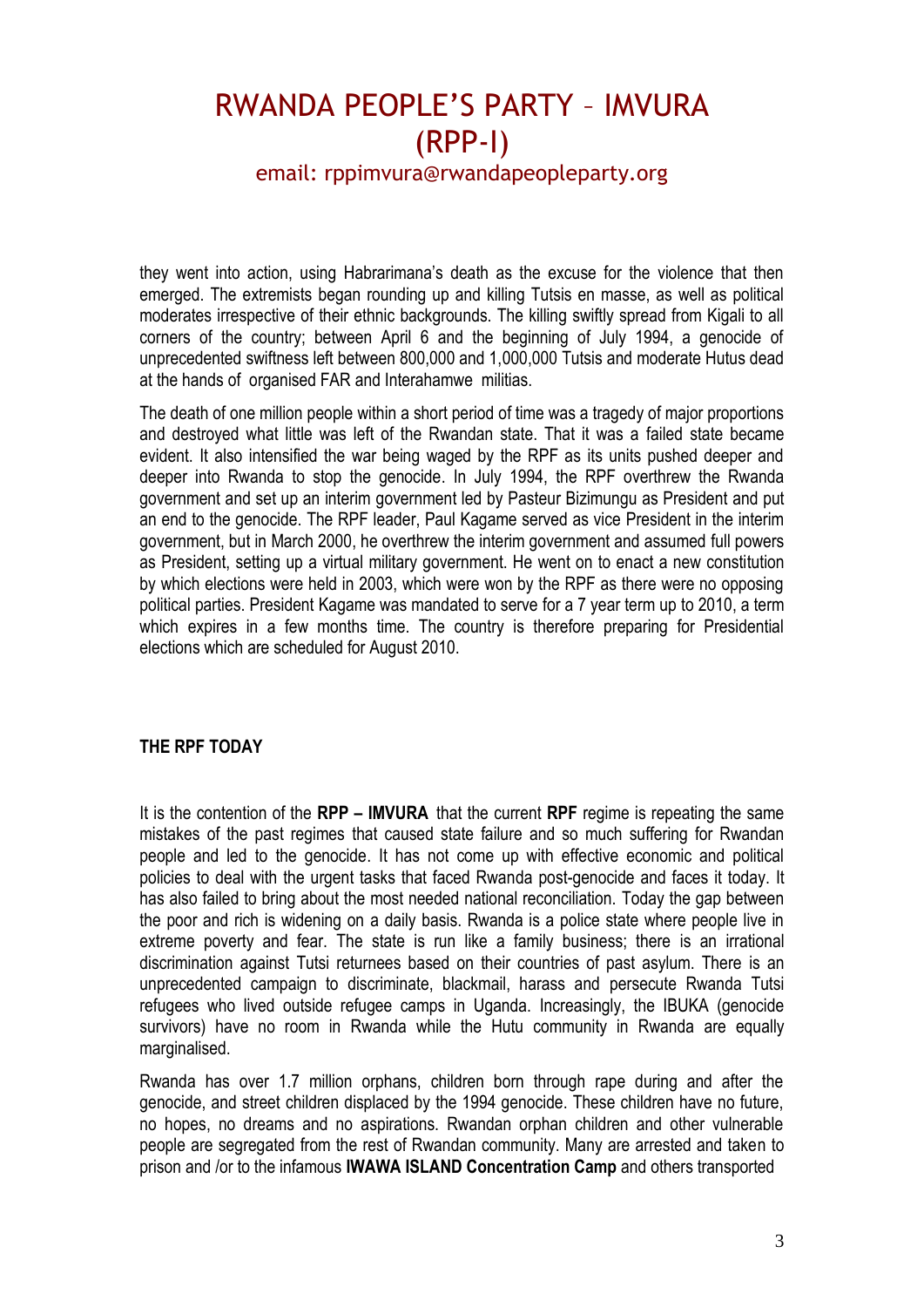### email: rppimvura@rwandapeopleparty.org

and dumped in rural areas away from Kigali where they cannot be seen by foreigners. The RPF has totally failed to solve the monumental problems the country faces, with mounting public discontent, poverty, unemployment and **HIV/AIDS**. The regime is also faced with an internal rebellion within its own army and party which threatens to throw the country back to violent civil war. There is no contingency plan in place to address the needs of those who have experienced physical injuries through civil wars. And some of which have resulted into mental and physical disabilities. In Rwanda today, thousands of genocide survivors still face significant challenges in their efforts to rebuild their lives, including victims of sexual violence, orphans and widows. No trauma and psychological programmes established to promote effective safety nets for the protection of the most vulnerable groups. The country is also faced with the dilemma of the demand from the Rwandan refugees who are scattered around the world who are desperately in need to return to their homeland - Rwanda. These Rwandans have been living in difficult conditions some of these refugees have been stateless since 1959.

Today, Rwanda has more than 2.5 million refugees, some dating back from 1959. There are hundreds of Rwandans fleeing Kagame's oppressive regime for sanctuaries in the neighbouring countries and other countries most of whom in Europe and US. Yet, the RPF inner cycle have accumulated enormous wealth at the expense of the common people. Billions of US dollars that are intended to support genocide survivors and improve social conditions of Rwandan people are being siphoned off and stashed in foreign bank accounts. Political persecution has reached new heights, corruption is rampant, and the government is inept and unaccountable. A climate of paranoia has enveloped the country to an extent neighbours are encouraged to spy on each other, just like members of families are encouraged to do the same. The media is today completely muzzled and freedom of expression, a fundamental human right is virtually non-existent. Presidential elections are scheduled to be held this year, but opposition parties have been prevented or obstructed from any meaningful participation. Many have been arrested and it seems the government wants a situation where the current President stands unopposed. This is causing deep anxiety in the country and may lead to violence and significant public dis-order, attested by recent unexplained bombings in Kigali and rumours of coups. These are the same conditions that created and led to the 1990 civil war and 1994 genocide and even previous genocides.

#### **THE RPP – IMVURA**

The **RPP – IMVURA** is a new political party born out of the **Rwanda National Liberation Movement (RNLM)** which was formed in Uganda in April 1986 to wage a political and military struggle against the Habyarimana regime in Rwanda. Since the overthrow of the Habyarimana regime, the **RPP - IMVURA** considers that the phase of using armed force to effect social and political change in Rwanda is now at an end and that new forms of political mobilisation and struggle need to be utilised hence the formation of the party.